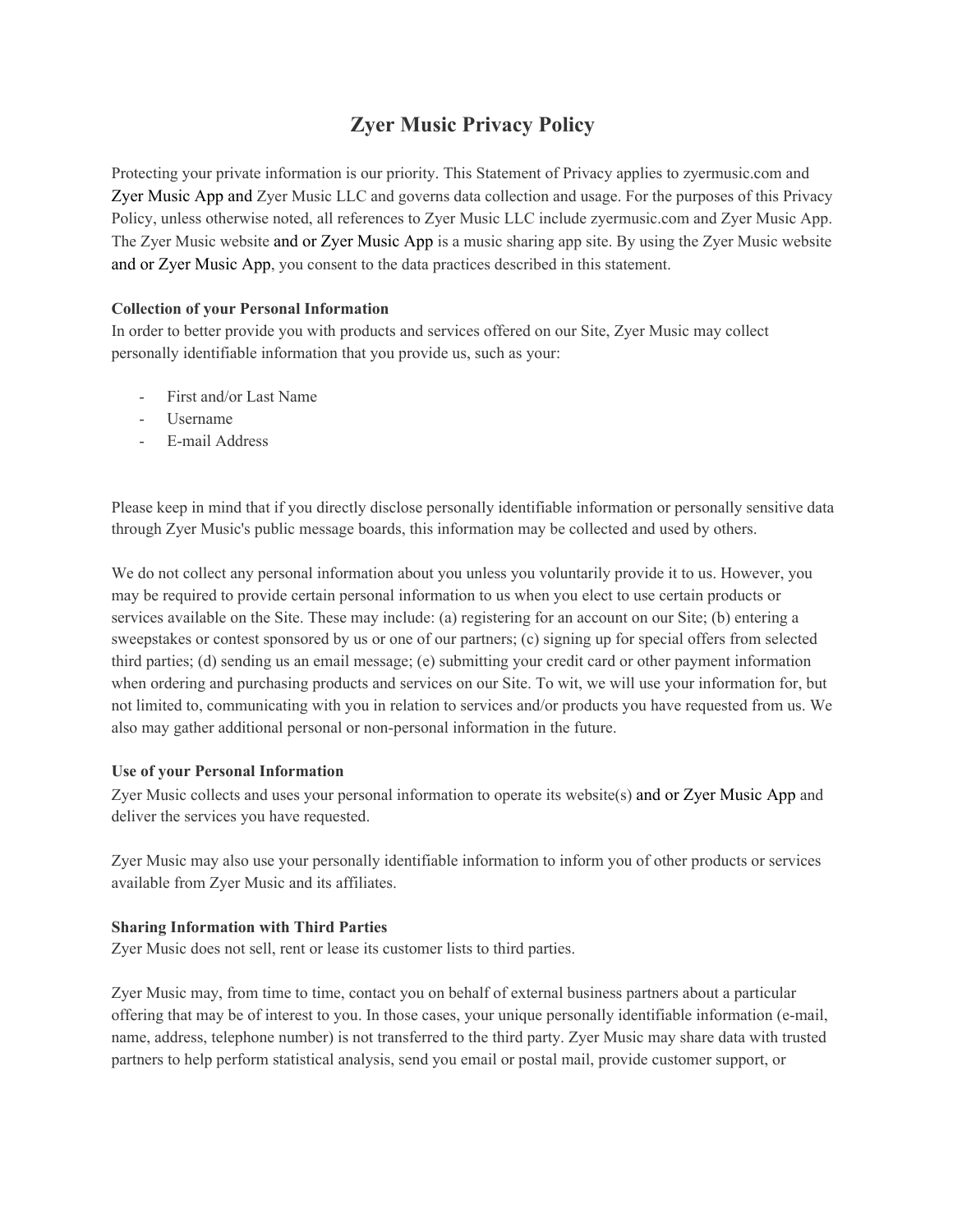arrange for deliveries. All such third parties are prohibited from using your personal information except to provide these services to Zyer Music, and they are required to maintain the confidentiality of your information.

Zyer Music may disclose your personal information, without notice, if required to do so by law or in the good faith belief that such action is necessary to: (a) conform to the edicts of the law or comply with legal process served on Zyer Music or the site; (b) protect and defend the rights or property of Zyer Music; and/or (c) act under exigent circumstances to protect the personal safety of users of Zyer Music, or the public.

# **Tracking User Behavior**

Zyer Music may keep track of the websites and pages our users visit within Zyer Music, in order to determine what Zyer Music services are the most popular. This data is used to deliver customized content and advertising within Zyer Music to customers whose behavior indicates that they are interested in a particular subject area.

## **Automatically Collected Information**

Information about your computer hardware and software may be automatically collected by Zyer Music. This information can include: your IP address, browser type, domain names, access times and referring website addresses. This information is used for the operation of the service, to maintain quality of the service, and to provide general statistics regarding use of the Zyer Music website.

# **Use of Cookies**

The Zyer Music website may use "cookies" to help you personalize your online experience. A cookie is a text file that is placed on your hard disk by a web page server. Cookies cannot be used to run programs or deliver viruses to your computer. Cookies are uniquely assigned to you, and can only be read by a web server in the domain that issued the cookie to you.

One of the primary purposes of cookies is to provide a convenience feature to save you time. The purpose of a cookie is to tell the Web server that you have returned to a specific page. For example, if you personalize Zyer Music pages, or register with Zyer Music site or services, a cookie helps Zyer Music to recall your specific information on subsequent visits. This simplifies the process of recording your personal information, such as billing addresses, shipping addresses, and so on. When you return to the same Zyer Music website and or Zyer Music App, the information you previously provided can be retrieved, so you can easily use the Zyer Music features that you customized.

You have the ability to accept or decline cookies. Most Web browsers automatically accept cookies, but you can usually modify your browser setting to decline cookies if you prefer. If you choose to decline cookies, you may not be able to fully experience the interactive features of the Zyer Music services or websites you visit.

## **Links**

This website and or Zyer Music App contains links to other sites. Please be aware that we are not responsible for the content or privacy practices of such other sites. We encourage our users to be aware when they leave our site and to read the privacy statements of any other site that collects personally identifiable information.

## **Security of your Personal Information**

Zyer Music secures your personal information from unauthorized access, use, or disclosure. Zyer Music uses the following methods for this purpose: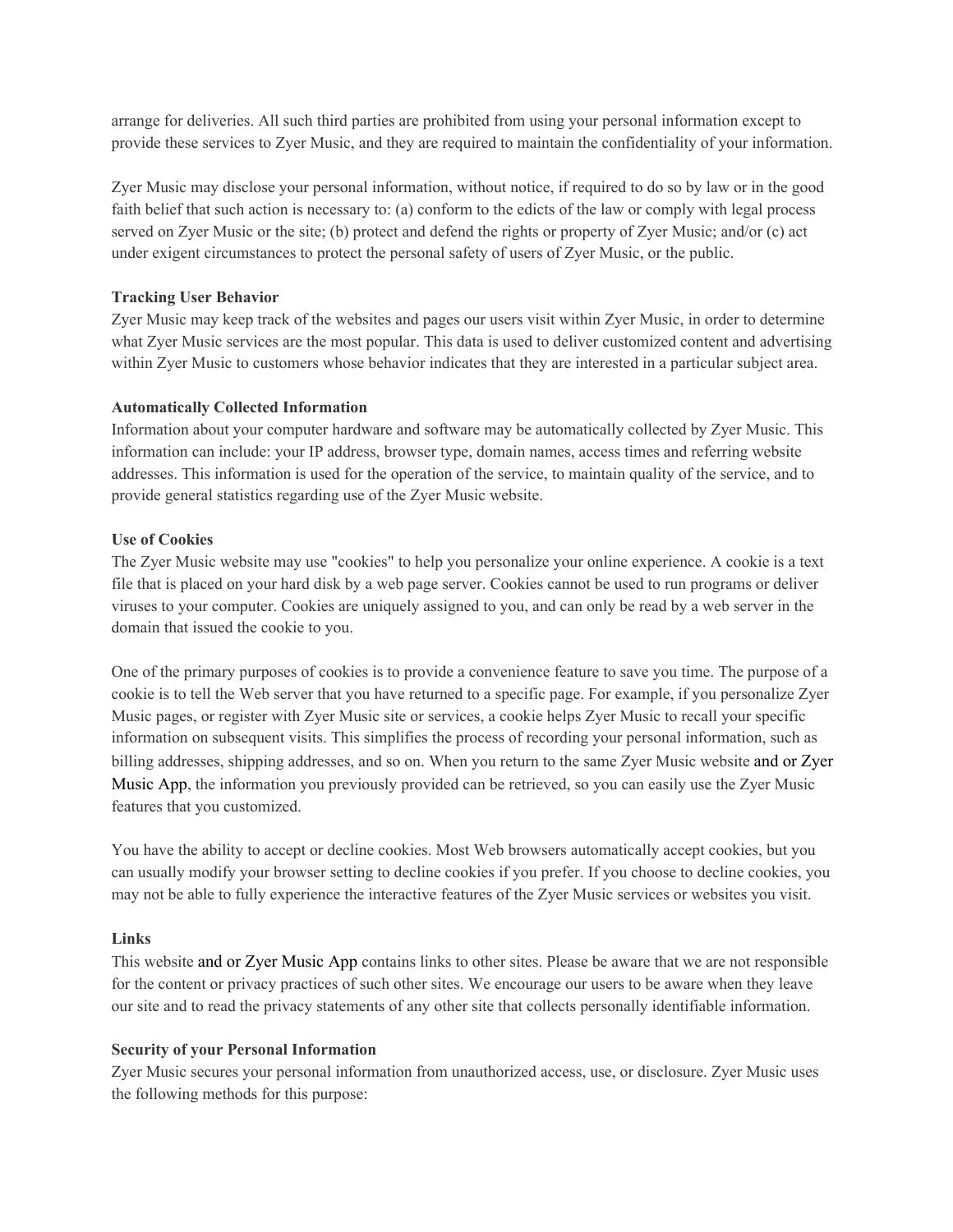#### SSL Protocol

When personal information (such as a credit card number) is transmitted to other websites, it is protected through the use of encryption, such as the Secure Sockets Layer (SSL) protocol.

We strive to take appropriate security measures to protect against unauthorized access to or alteration of your personal information. Unfortunately, no data transmission over the Internet or any wireless network can be guaranteed to be 100% secure. As a result, while we strive to protect your personal information, you acknowledge that: (a) there are security and privacy limitations inherent to the Internet which are beyond our control; and (b) security, integrity, and privacy of any and all information and data exchanged between you and us through this Site cannot be guaranteed.

#### **Children Under Thirteen**

Zyer Music does not knowingly collect personally identifiable information from children under the age of thirteen. If you are under the age of thirteen, you must ask your parent or guardian for permission to use this website.

#### **E-mail Communications**

From time to time, Zyer Music may contact you via email for the purpose of providing announcements, promotional offers, alerts, confirmations, surveys, and/or other general communication. In order to improve our Services, we may receive a notification when you open an email from Zyer Music or click on a link therein.

If you would like to stop receiving marketing or promotional communications via email from Zyer Music, you may opt out of such communications by clicking on the unsubscribe button.

## **External Data Storage Sites**

We may store your data on servers provided by third party hosting vendors with whom we have contracted.

#### **Changes to this Statement**

Zyer Music reserves the right to change this Privacy Policy from time to time. We will notify you about significant changes in the way we treat personal information by sending a notice to the primary email address specified in your account, by placing a prominent notice on our site, and/or by updating any privacy information on this page. Your continued use of the Site and/or Services available through this Site after such modifications will constitute your: (a) acknowledgment of the modified Privacy Policy; and (b) agreement to abide and be bound by that Policy.

## **Contact Information**

Zyer Music welcomes your questions or comments regarding this Statement of Privacy. If you believe that Zyer Music has not adhered to this Statement, please contact Zyer Music at: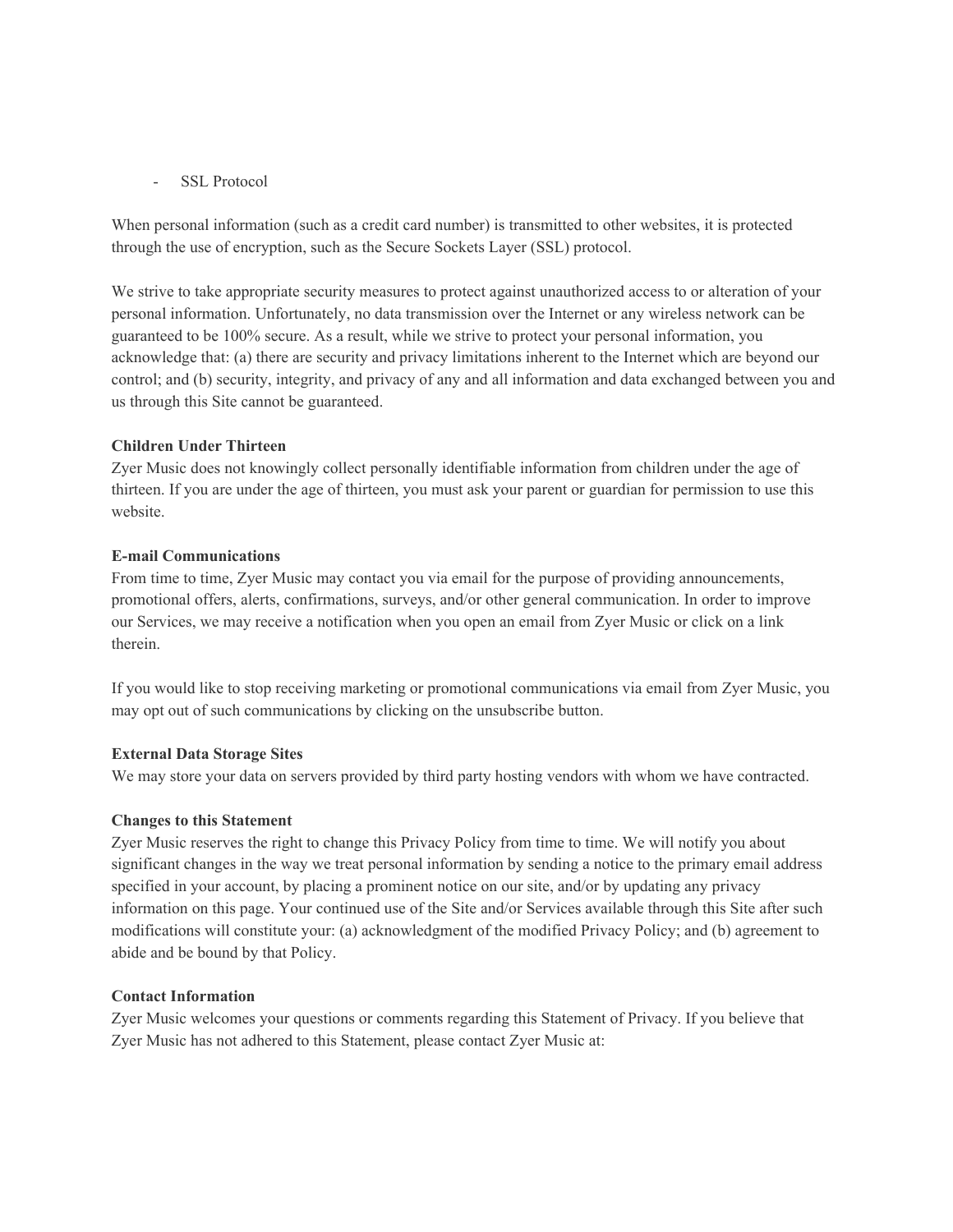Zyer Music LLC 9 Highland Road Staten Island, New York 10308

Email Address: anthony@zyermusic.com

Telephone number: (917) 623-5132

Effective as of September 01, 2018